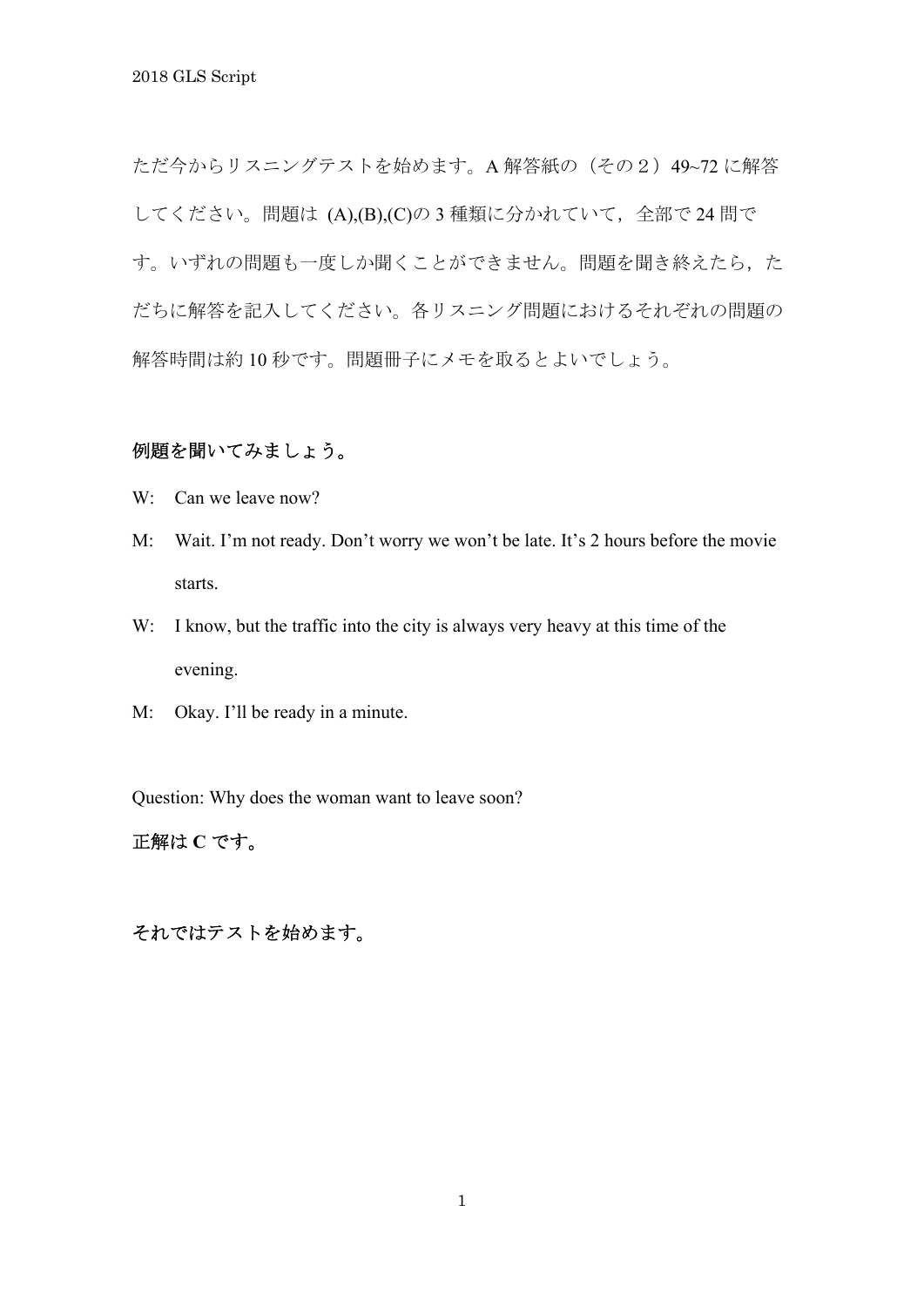(A) Listening 1~10 では,会話やアナウンスのあとに質問が続きますので,そ れに対する最も適切な答えを選んでください。

### Listening 1

This is a station announcement. The London-bound train that is scheduled to leave at 10 o'clock is delayed and will now depart at 10:15 from platform 7. Passengers bound for Liverpool are reminded that the 11 o'clock train has been cancelled. The next train will depart at 11:45 from platform 3. We apologise for any inconvenience.

49. What time will the train for London now leave?

- W: Border's Bookstore. How can I help you?
- M: I'm phoning about the part-time job advertised on your website. Could you give me a little more information about it?
- W: Well, we're looking for people to work weekdays in our bookstore on Wednesdays, Thursdays, or Fridays, from 5 to 8 in the evening. We're also looking for someone to work all day on Saturday, from 10 till 6.
- M: I see. Well, I've got a lot of university classes right now, so I'm only interested in working on Fridays. Would that be possible? Also, err… the website didn't give any information about pay.
- W: Ah yes, Right, on Wednesdays, Thursdays, and Fridays we pay \$10.00 an hour. And it's \$12.00 an hour on Saturdays. Why not come and see us at the bookstore, on Saturday and we can talk more?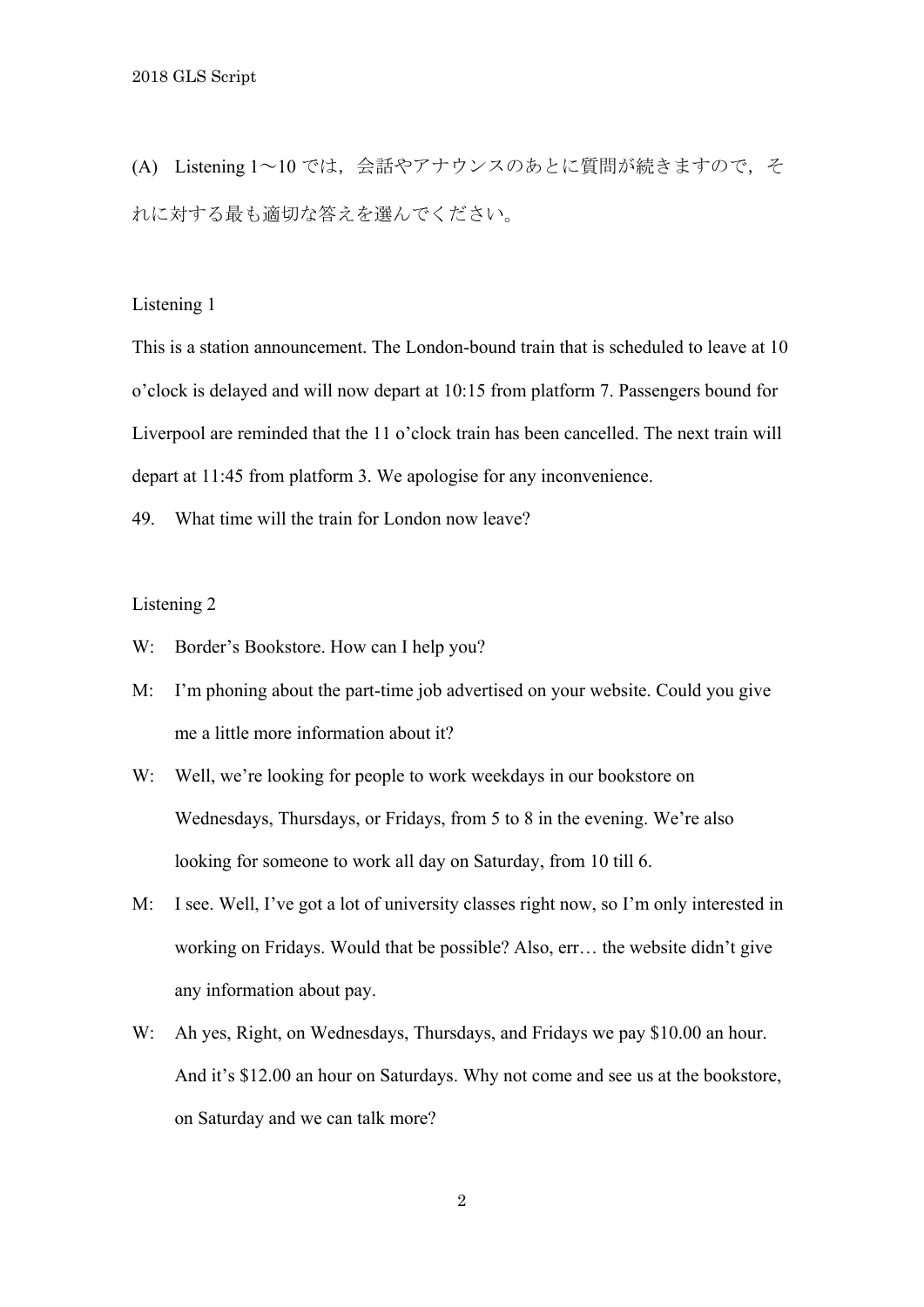- M: Sounds good. Your pay is so good that I might even ask to work on Thursdays as well during the summer vacation. My name's Sean Kenny, by the way.
- W: Great. See you on Saturday then, Sean.
- 50. When does the man want to work at the bookstore?

- M: Hi, Jacqui?
- W: Hello Danny.
- M: Look, I'm at the computer store. You know that you asked me to buy you a USB memory stick today? Well, you forgot to tell me how much memory you wanted.
- W: Oh, right. Sorry about that...
- M: Well look, they've got memory sticks from 2GB to 16GB.
- W: And how much are they?
- M: The 2GB memory stick is the cheapest at \$5.00, but the 4GB one is on special offer at \$7.00. The 8GB one is \$15.00 and the 16GB memory stick costs \$23.00 – which is a really good price.
- W: Yes it is. All the memory sticks are cheaper than I expected, but the one on special offer is perfect. Get me one of those, will you? Anything bigger is more than I need.
- M: Sure.
- W: Thanks, Danny.
- 51. What size USB memory stick will the man buy for the woman?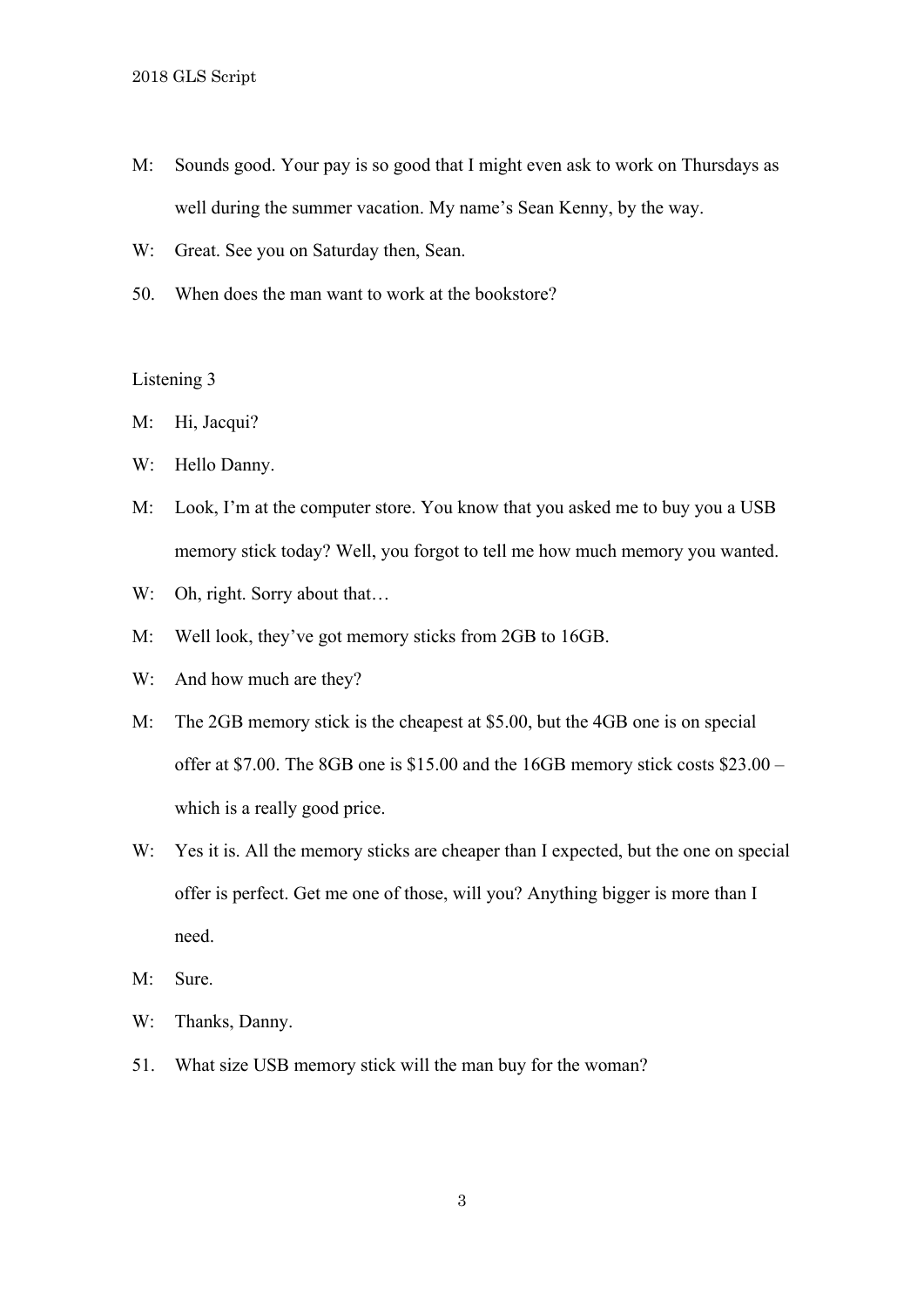- M: Good afternoon. Hotel reception desk. Can I help you?
- W: Yes please. I need to get to Victoria Airport early tomorrow morning. What would be the best way to get there?
- M: Well, you've got four choices. Three leave from Central Station which is just a five-minute walk from our hotel. First there's the express train which will get you there in 30 minutes. It's very fast, but probably the most expensive way of getting to the airport. Then there's a subway line which goes all the way to the airport from Central Station. It's the least expensive way to get to the airport, but it does take 90 minutes. There's also an express bus from Central Station that will get you to the airport in just under an hour. It's a little expensive, but it's very comfortable and the bus stops right outside the departure terminal. Finally, you can take a taxi from the hotel. It isn't the cheapest option, but surprisingly it is cheaper than the train and is definitely the most convenient way of getting to the airport. It would get you there in about 40 minutes.
- W: Mm, thank you very much. I'll think it over.
- 52. Which would be the cheapest way for the woman to get to the airport?

#### Listening 5

- F: Let's go out for dinner tonight instead of eating in.
- M: Okay. That Mexican restaurant we went to last weekend was nice.
- F: Yeah, but wouldn't it be better to go somewhere different? How about that little Italian restaurant near the station? Or the family restaurant just next door?
- M: But won't they both be a bit crowded on a Saturday?

4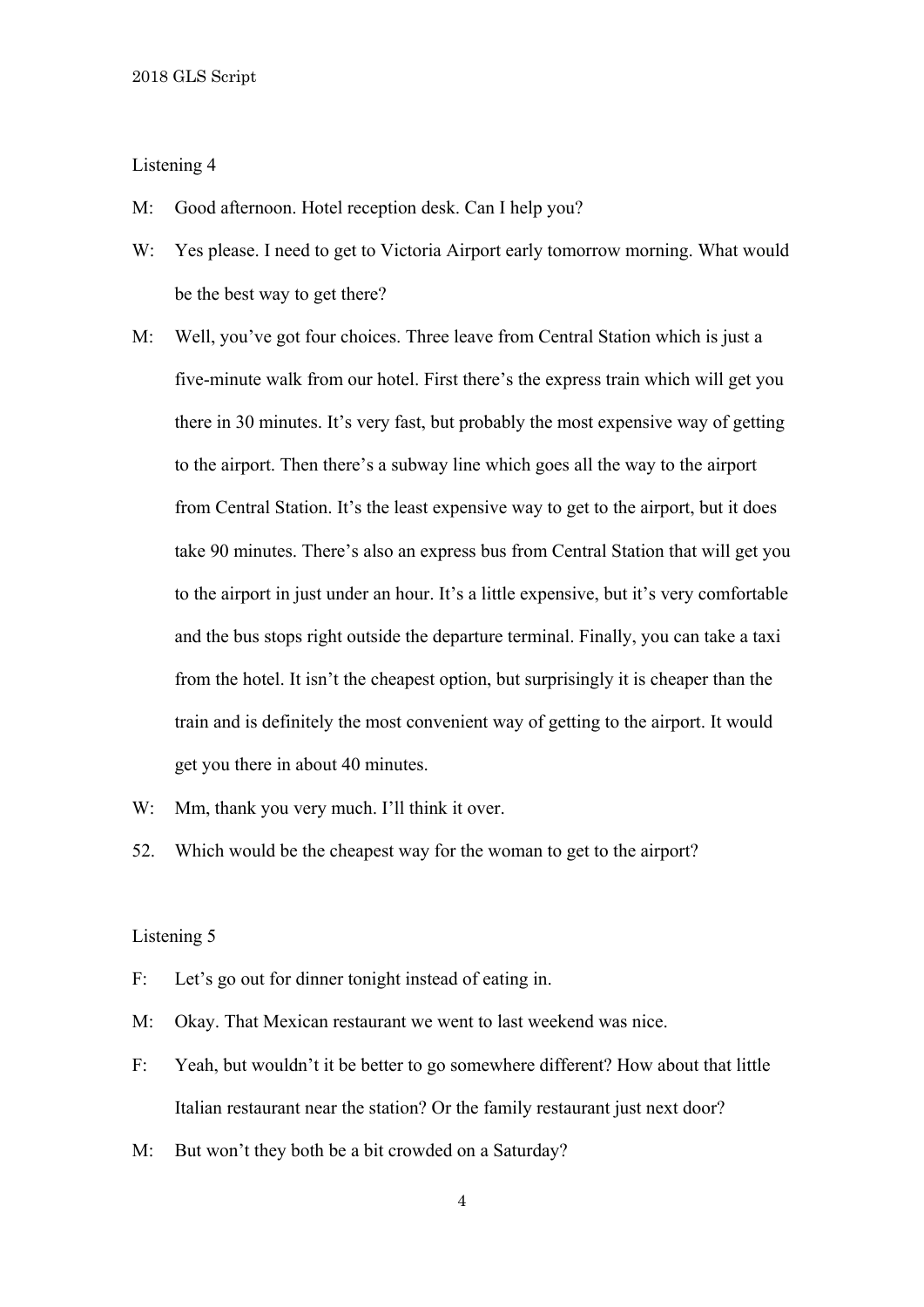- F: You're right. They do tend to be noisy. There's always the French restaurant by the river. It's not usually too busy on weekends and it's quiet.
- M: But hasn't it closed down?
- F: It has? What a shame. I really wanted to go there again.
- M: Well, it looks as though we're going to the same place as last weekend.
- F: Okay. The food is really good, and we did have a great time.
- M: I'll call them now and make a reservation.
- 53. Why will the woman and man not go to the French restaurant?

- M: Welcome back to Shopper's Paradise, your favourite TV shopping channel!
- W: This afternoon, we are offering a special price on this beautiful dining room set. All the pieces are made from wood from Germany and manufactured in Sweden. The set is based on a 200-year-old French design and created by one of Italy's best young designers. This gorgeous dining room set would look great in any home! And it is yours for only one thousand dollars. That's right, only one thousand dollars! Don't wait! Call the number on the screen right now.
- 54. Where is the dining room set made?

- M: Good morning, this is the city information office. How can I help you?
- W: We're planning to go to the summer festival tomorrow. What time does it start?
- M: The main event starts at 3 pm, and the dance performance at 6 pm. Then the fireworks begin at 8 pm.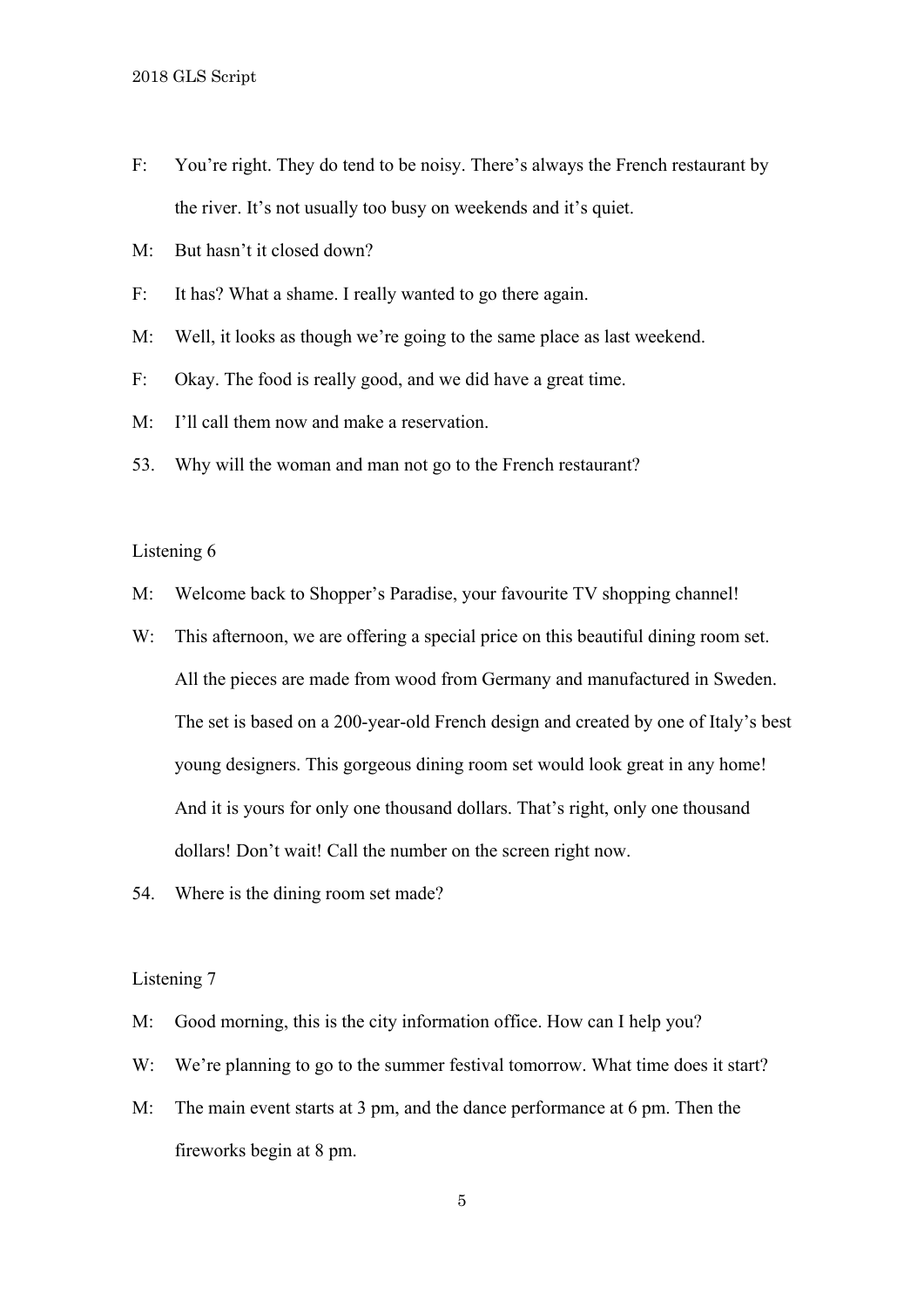- W: I see. We have a three-year-old child. He gets tired quickly, so we can't stay all day. Which part of the festival do you recommend we see?
- M: Well, some little kids find the fireworks too noisy. The main event and the dance performance are maybe the most popular with adults, but for little kids I recommend the train display.
- W: What time does it start?
- M: It starts at the same time as the main event, and goes until the fireworks begin. It's near the dance performance.
- W: Thanks very much.
- 55. What does the man recommend the woman and her family to see at the summer festival?

- M: Hey, have you seen my wallet? I can't find it anywhere.
- W: I thought it was on the bedroom table.
- M: Yeah. I thought that I'd left it there, too. But I've checked and it's not there.
- W: You sometimes leave it on the table in the living room. Or how about your pants?
- M: No. I know that I didn't leave it in either of those places.
- W: Hmm...how about in the closet? Maybe it's in your coat pocket.
- M: Oh! That's right. I forgot that I wore a coat yesterday because it was raining. Thanks!
- 56. Where did the man think that he had left his wallet last night?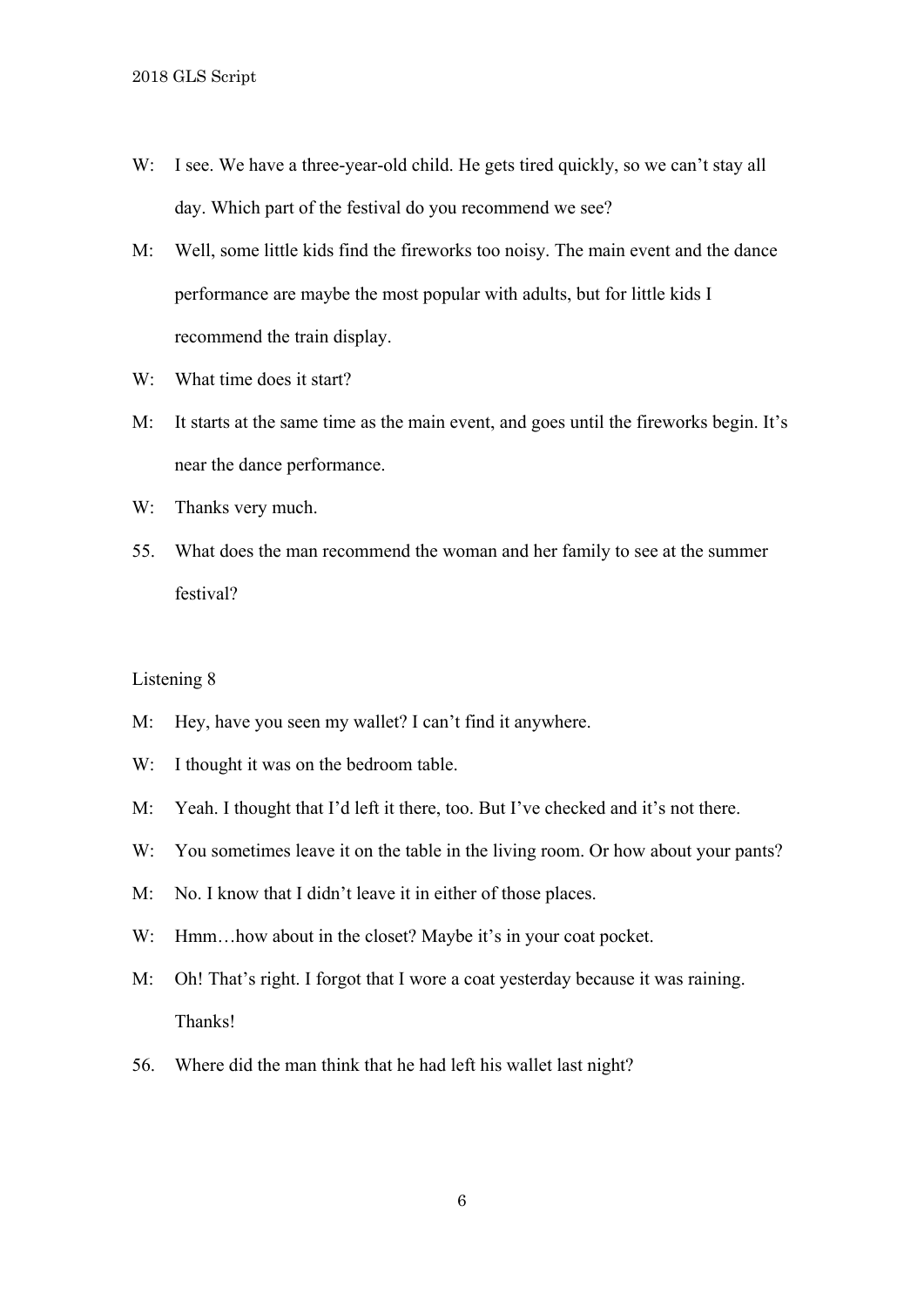- M: Are you going out somewhere?
- W: Yes. I need to go to a few places.
- M: Well, you'd better go to the gas station. We're nearly out of gas.
- W: Okay. I'll go there first. Then I need to pick up my laptop computer from my office. I forgot to bring it home.
- M: Do you think that you could pick up my suit from the dry cleaning shop while you're out?
- W: Sure. I can do that after I leave the office and before I go to the supermarket to get something for dinner. I might drop into the library after that, if I have time.
- M: Okay. Drive carefully.
- 57. Where will the woman go before visiting her office?

- M: Hello, this is the Willow Cafe. How may I help you?
- W: Hi, I was wondering what time you are usually open for dinner on weekends.
- M: We open from 5 until 10 pm.
- W: Okay. I'd like to make a reservation for this Sunday. It's for 6 people at 8 o'clock.
- M: Actually, this Sunday we will close earlier at 9 pm.
- W: In that case, can I change the time to 7, instead?
- M: Sure! That'll be fine. Now, may I have your name and telephone number?
- 58. What time is the reservation for on Sunday?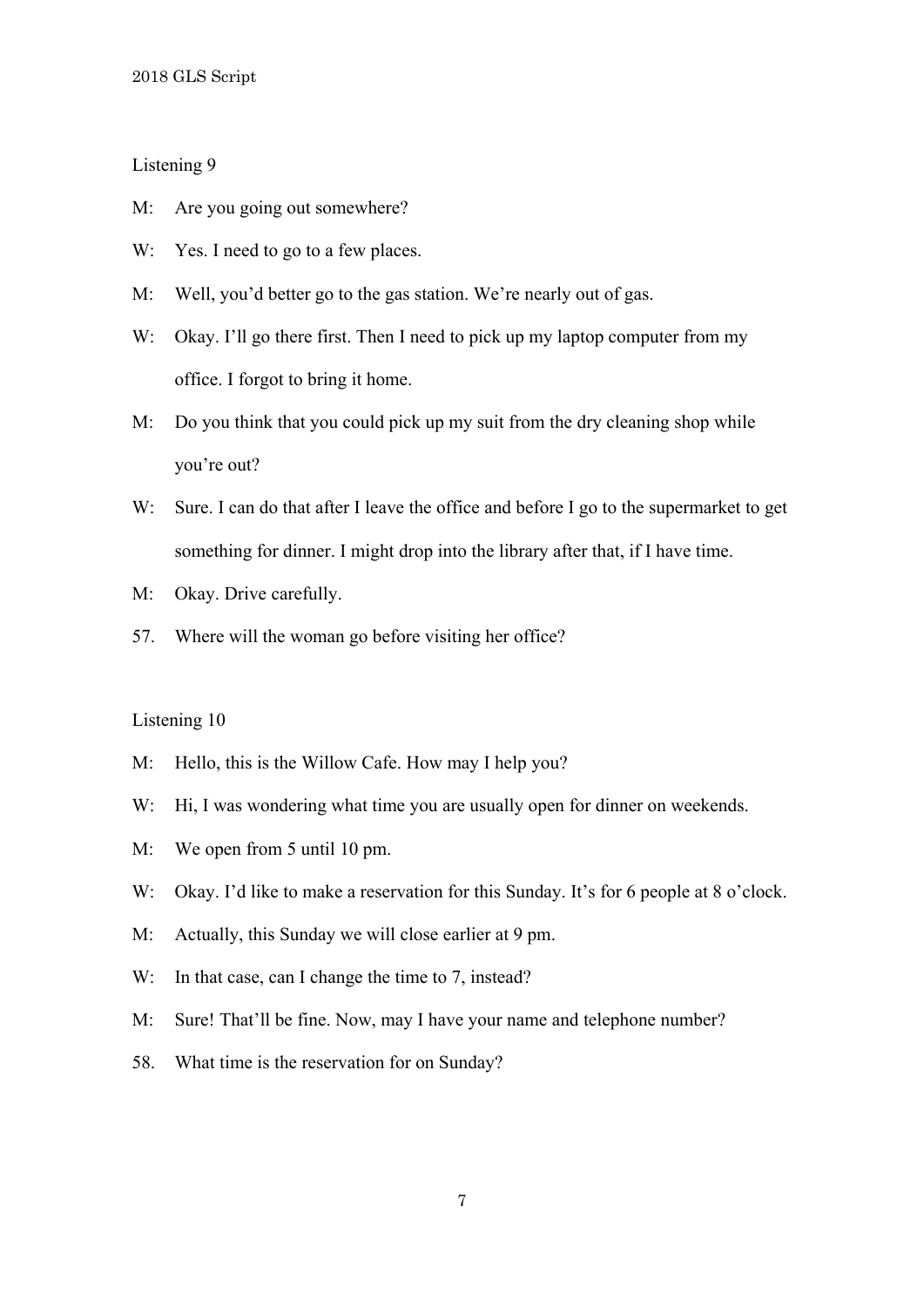(B) Listening 11~12 では,英語を聞いて,印刷された質問に対する最も適切 な答えを選んでください。例題はありません。

Listening 11

- W: Have you ever sold anything on one of those on-line sites where you can buy or sell things?
- M: No. Why do you ask?
- W: I'm thinking of selling some DVDs and books and I thought it might be better than going to a recycling shop.
- M: From what I've heard, shops pay less, but you'll get the money immediately. There's no risk. Selling on-line has one big advantage over stores in presenting the things you want to sell to many people. The greatest risk involved in on-line sales is that some people say they will buy from you, but then they don't. Then you have to put your things up for sale a second time. Don't expect fast payment, either. I've heard that a lot of buyers take ages to send the money to pay for the goods they have bought.
- W: Thanks for the warning. But if I do want to sell something on-line, how can I do it?
- M: I'm just reading the instructions that are written on the web page on how to register an account with the website. In the first stage you have to set yourself up as a seller which means entering all your personal information and choosing a password. Following that stage, you then have to select the type of items you want to sell. But you don't have to give details. That comes later. Once you've finished that stage, you are required to estimate the amount of money you expect to get

8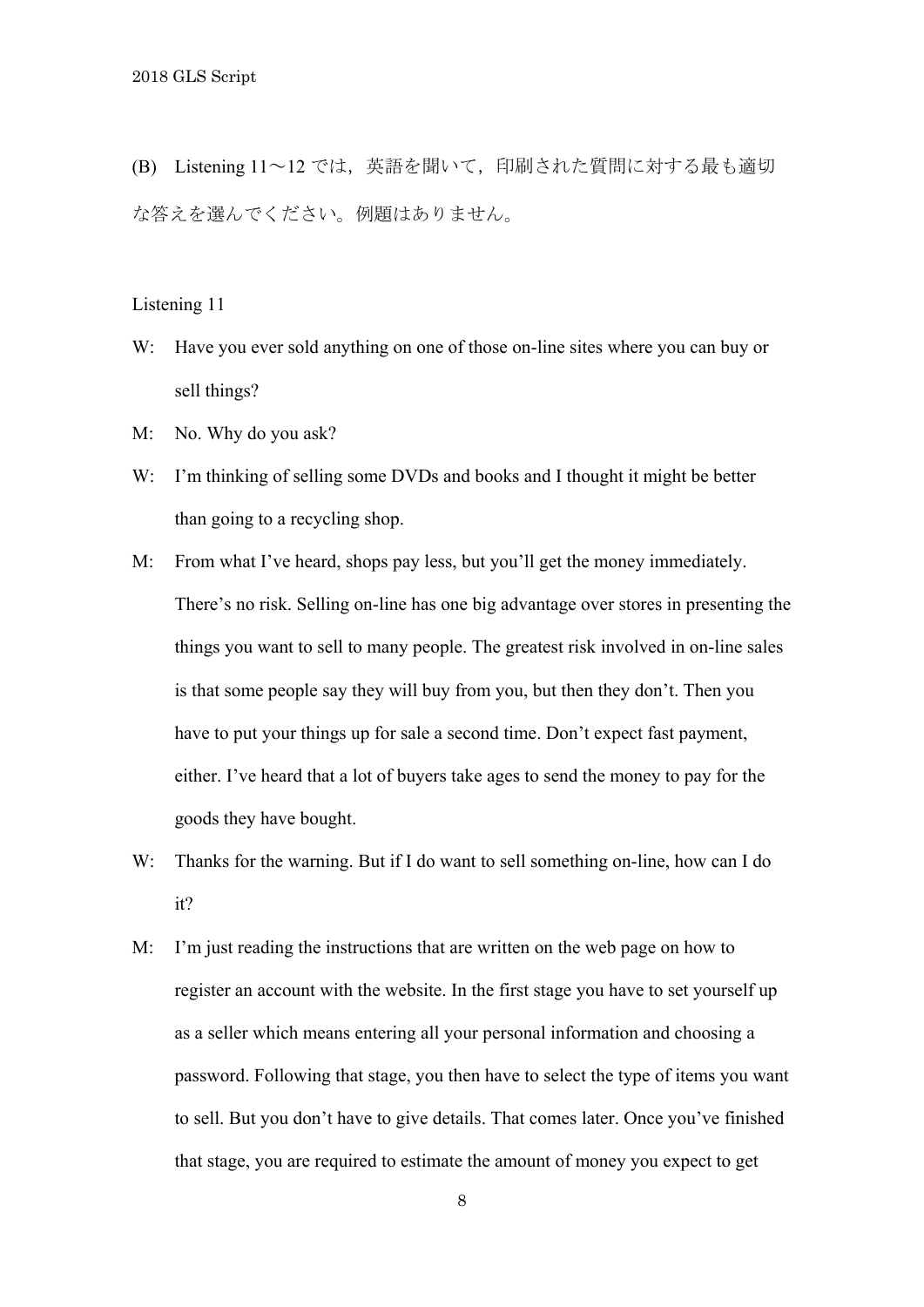from your sales. However, as a first time user, you are restricted regarding the amount of money you can make. Finally, you need to enter details of the items you want to sell. Photographs are useful, but not essential.

W: That sounds straight forward. I think I'll register tonight, even though I might not use the website this time. I'll probably try it next month after I've cleaned out my old books, games, and CDs. I'll have loads of stuff to sell.

#### Listening 12

- M: This morning on the *Outdoor Adventure* section of my program, I'm talking to Linda Barco who recently took a boat journey down the Colorado River. As some of you may know, the Colorado River valley is famous for being very steep and the river runs very fast giving travellers the thrill of a lifetime. So Linda, what were your first impressions of travelling along the Colorado River?
- W: I suppose the thing which initially surprised me the most was that the river wasn't very wide and how trapped I felt by the walls on either side of the river being so close. But then I'd look upward to see the beautiful sky and I felt at peace and everything was wonderful. I have to say though that the speed of the river really shocked me at times. I sometimes visit places that can't be reached by road and I've had to travel along big rivers to reach some of them. But all of those rivers were far slower moving than the Colorado River.
- M: I see. You told me earlier that you experienced one particularly dangerous time on the Colorado River.
- W: Yes, that's right. As the trip went on we learned to be very respectful even frightened – of the power of the river. We were actually travelling in motorized

9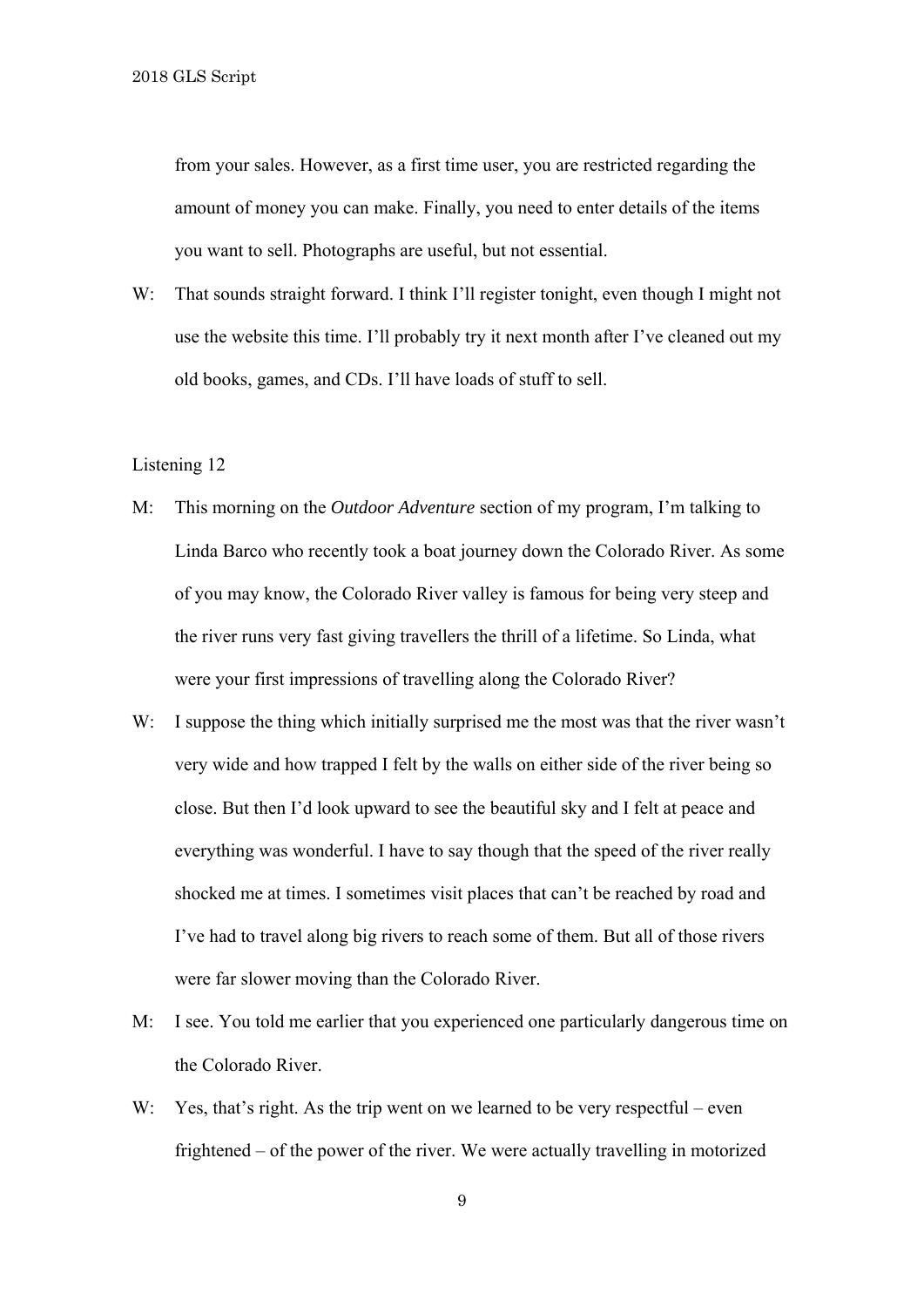boats and not the small, light canoes that more adventurous people use to go down the Colorado River. Nevertheless, the river still had enough force to turn over one of our two boats. I didn't think it was serious at the time, especially after one of the guides came off the boat laughing as if nothing had happened. Everything seemed to be okay. And then I noticed him shaking with fear when he thought nobody could see him. At that moment I realized that one of us could have been seriously injured or even killed.

- M: So how did you feel by the end of the trip?
- W: I felt a strange sense of loss when the trip was finally over. The Colorado River actually ends not far from the city of Las Vegas which is famous, of course, for its bright lights and entertainment. So we went around the final bend in the river and the first thing we saw were three guys on jet skis speeding towards us. Seeing that was the most awful moment of the trip. It was a real shock to suddenly find myself back in the modern world after ten days of peace. It was even worse than having to say goodbye to all of the wonderful people that I had made friends with on the trip.
- M: We'll take a break now, but after that we'll take your calls to Linda about her trip.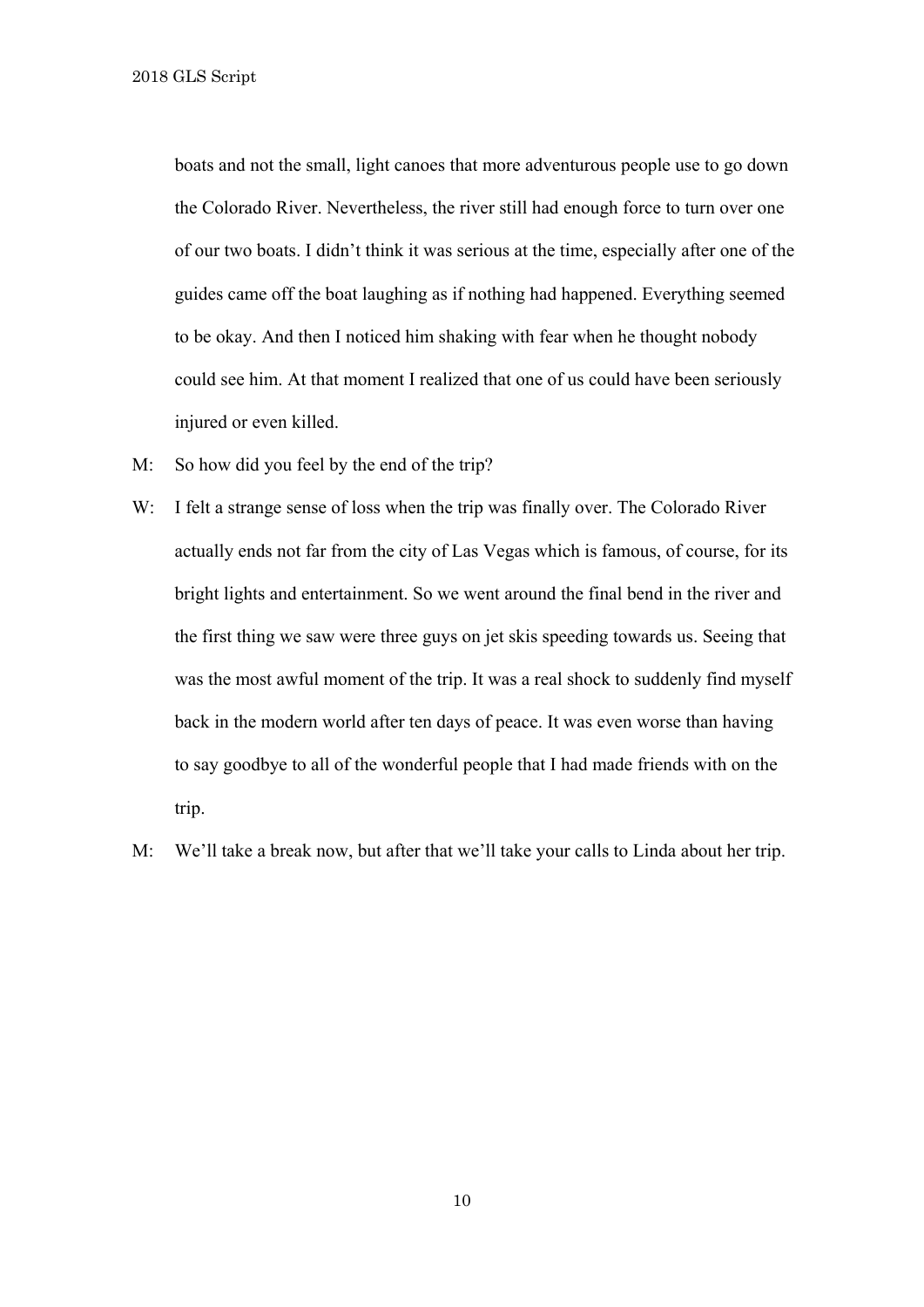(C) Listening 13~14 では,英語を聞いて,それに対して,印刷された各文の 内容が正しければ (A) TRUE を、正しくなければ (B) FALSE を選んでくださ い。例題はありません。それぞれのリスニング問題について,英語の指示文が 流れます。その20秒後にリスニング問題が始まりますので、その間に印刷さ れている問題文に目を通しておいてください。

Listening 13

You will hear a female student called May and a male student called Brian talking about peanut butter. Look at the 4 sentences below. Decide if each sentence is **TRUE** or **FALSE**. If it is **TRUE**, choose A. If it is **FALSE**, choose B.

- May: Hi, Brian. How is your research going about peanut butter? Is it as unhealthy as many people say?
- Brian: Hi, May. Actually, I'm just looking at a web page on the American Medical Association website and they consider it to be a kind of health food. Doctors even use peanut butter-based products in countries where people have a poor diet or cannot get enough food.

May: Really? I didn't know that.

Brian: People think that it's bad because it's high in calories and fat. But it's the kind of fat that's good for you. And it contains a lot of vegetable fiber which makes you feel full. This means that people won't gain too much weight when they eat it.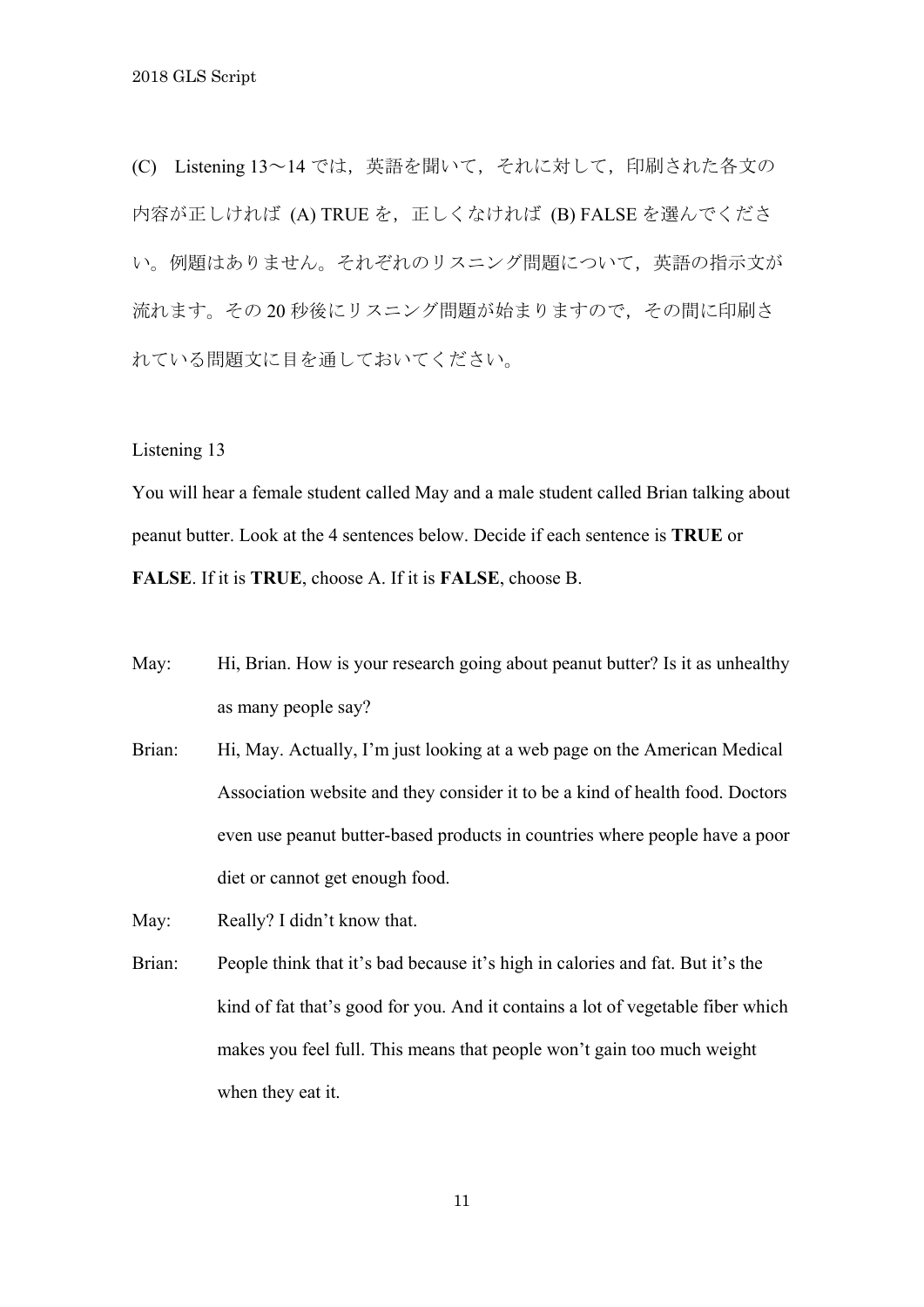- May: But what about all the sugar in peanut butter? I'm sure it must cause health problems.
- Brian: This other website says just the opposite. They mention research which shows that eating two tablespoons of peanut butter for five days a week lowers the risk by 30% of developing a disease called diabetes which is caused by consuming too much sugar.
- May: That's amazing! I think you've got enough information now to write your report.

You will hear a man called David and a woman called Annie talking about their plans for the day. Look at the 5 sentences below. Decide if each sentence is **TRUE** or

**FALSE**. If it is **TRUE**, choose A. If it is **FALSE**, choose B.

David: I know that you've got a really busy day today. Shall I make you some sandwiches for lunch?

Annie: Oh, that'd be great, David. It'll be difficult for me to go out for lunch today.

David: I'll make you some ham and cheese sandwiches, then. How about if I add some of the potato salad that we made yesterday?

Annie: No, thanks. But could I have some fruit? An apple would be nice.

- David: We're out of those. How about a banana instead?
- Annie: Mm, I'd rather have an orange. There are some in the refrigerator.
- David: Okay. Are you going to take the car today, or will you get the bus?
- Annie: I'll drive. I'm not going to finish until about 8 or 9 o'clock tonight.